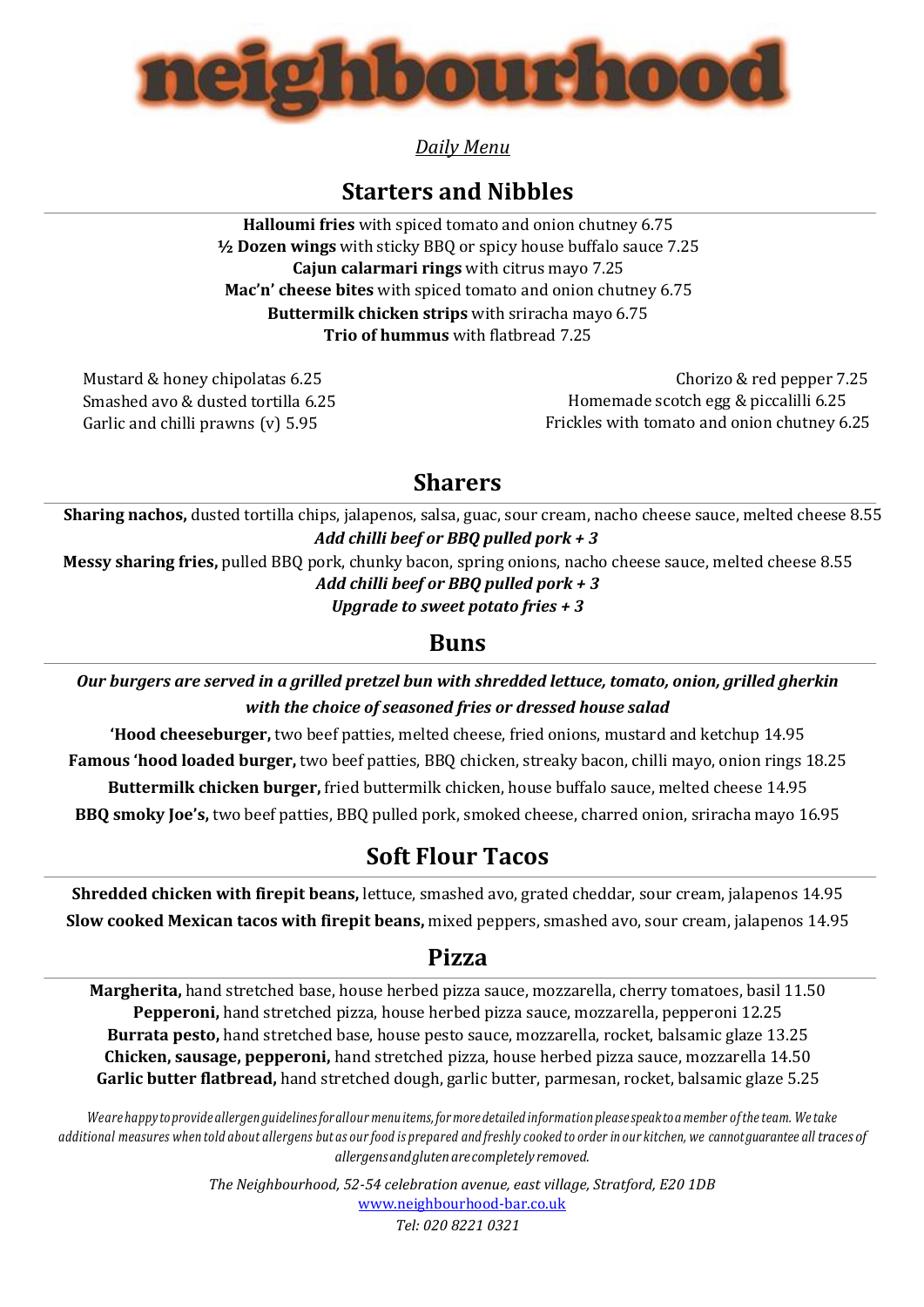### **Mains**

**Tomato, beef, sausage and spinach farfalle,** ragu style with rosemary and sea salt flatbread 12.95 **Chicken, bacon, spinach and house pesto linguine,** with rosemary and sea salt flatbread 12.95 **Beer battered fish and chips,** seasoned fries, mushy peas and tartare sauce 14.25 **Sausage and mash,** Cumberland sausages, olive oil mashed potato, homemade thyme gravy, onion rings 12.50

### **Sides**

**Parmesan & truffle mayo fries** 3.95 **Chunky chips, garlic aioli** 3.95 **Rocket & tomato salad with parmesan** 5.25 **Beer battered onion rings** 5.25 **House slaw** 3.95 **Firepit beans** 5.50

## **Puddings, Ice Cream and Cheese**

**Apple and blackberry crumble,** with vanilla ice cream 6.75 **Dark chocolate torte,** with raspberry sorbet 6.75 **Triple chocolate brownie,** with chocolate sauce and vanilla ice cream 6.75 **Sticky toffee pudding,** with toffee sauce and salted caramel ice cream 6.75 **Rainbow ice cream cookie sandwich,** with butterscotch sauce and vanilla ice cream 6.75

**IceCream;**choosethreescoops from:vanilla,salted caramel, raspberry and rhubarb 1 scoop 1.95 / 2scoops 3.90 / 3scoops 5.85 **sorbet;**choosethreescoops from lemon, mango and raspberry 1 scoop 1.95 / 2 scoop 3.90 / 3 scoops 5.85

**Flat white** 2.95 **Cappuccino** 2.95 **Latte** 2.95 **Selection of tea** 2.75 **Hot chocolate** 2.95 **Irish Coffee** 5.95

# **Hot Drinks Small puddings**

**Americano** 2.95 **Warm chocolate brownie** 3.35 **Espresso** 2.45 **Sticky toffee pudding** 3.35

**Children's Mains Children's puddings**

Children can choose a smaller portion from the main or pizza section for half the price *(Age restrictions apply)*

Weare happy to provide allergen guidelines for allour menuitems, for more detailed information please speak to a member of the team. We take additional measures when told about allergens but as our food is prepared and freshly cooked to order in our kitchen, we cannot guarantee all traces of *allergensandglutenarecompletely removed.*

> *The Neighbourhood, 52-54 celebration avenue, east village, Stratford, E20 1DB* [www.neighbourhood-bar.co.uk](http://www.neighbourhood-bar.co.uk/) *Tel: 020 8221 0321*